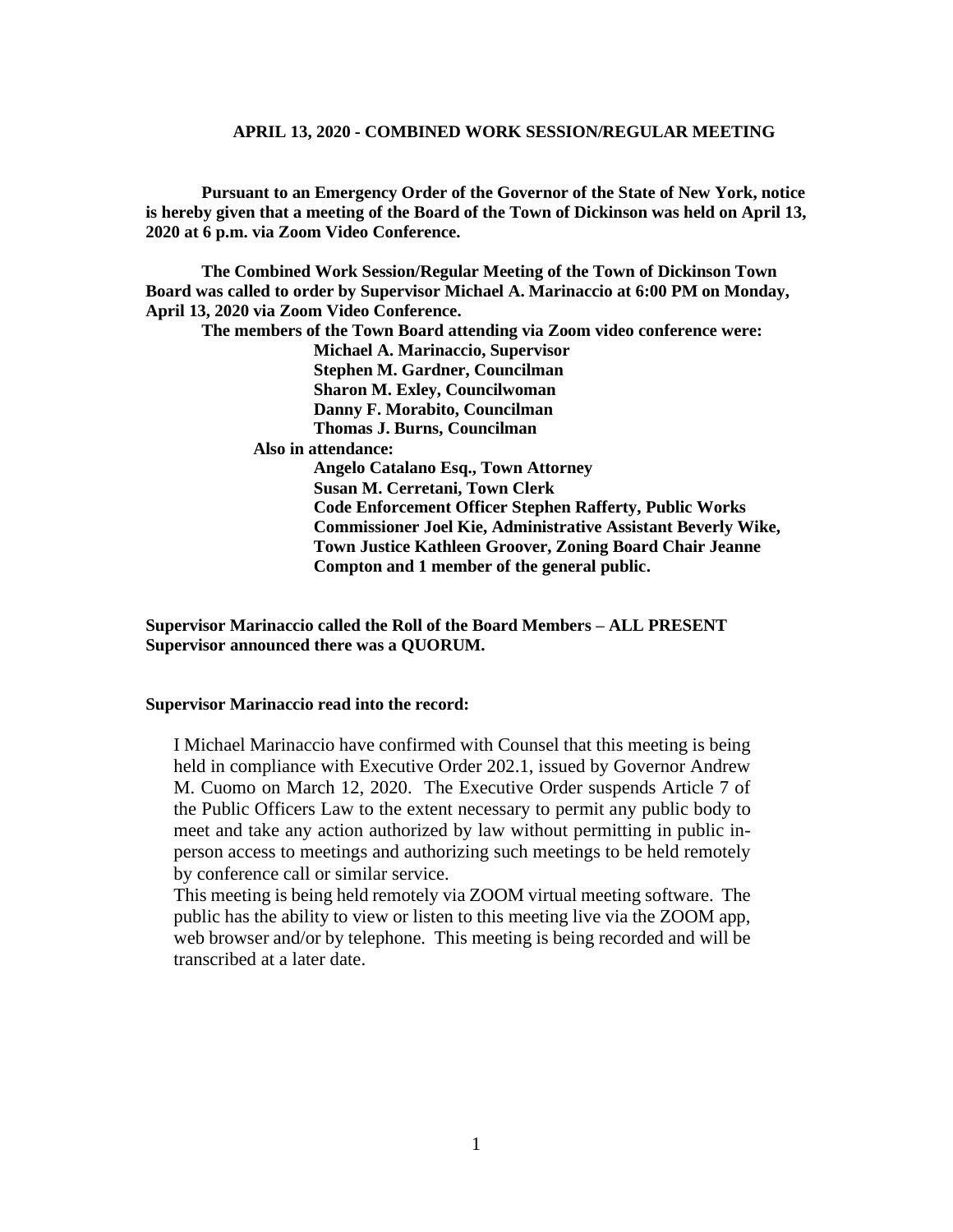### **CHAIR**

#### **SUPERVISOR'S MONTHLY REPORT**

#### **April 2020**

- 1. I will now call a roll of the members of the Town Board: Dan Morabito, Tom Burns, Sharon Exley, Steve Gardner.
- 2. We have a quorum. Our Town Attorney, Angelo Catalano is here with me as we go through this meeting by way of **ZOOM**.
- 3. Also remotely taking part in this meeting is our Town Clerk, Highway Superintendent, Code Enforcement Officer, Planning & Zoning Chairs, Administrative Assistant, and others.
- 4. I Michael Marinaccio, Supervisor of the Town of Dickinson, have confirmed with counsel, that this meeting is being held in compliance with Executive Order 202.1, issued by Governor Andrew M. Cuomo on March 12, 2020. The Executive Order suspends ARTICLE 7 OF THE Public Officers Law to the extent necessary to permit any public body to meet and take any action authorized by law without permitting in public in-person access to meetings and authorizing such meetings to be held remotely by conference call or similar service.

This meeting is being held remotely via ZOOM virtual meeting software. The public has the ability to view or listen to this meeting live via the ZOOM app, web browser and/or by telephone. This meeting is being recorded and will be transcribed at a later date.

Also, at this time, anyone who is not an officer of the town, will be muted until the last part of the meeting where I will ask for comments from the public. In the upper right corner of your computer screen, there is a people emblem. Click on that and click on raise your hand. Please state your name when you are called upon and recognized by me. Please avoid any background noise while you are speaking otherwise, I will need to mute you. If you are using your cell phone,

Let us proceed with my Supervisor's Report for April.

1. First and foremost, I want to thank all of our staff and elected officials for their dedication and hard work in keeping our town operating as close to normal as possible. I also want to thank our residents for their patience and understanding during these very trying and unprecedented times. We have not experienced anything quite like this in our history, but we will, as a team, overcome this great challenge. As of April 11, we had 11 confirmed cases of the virus listed for our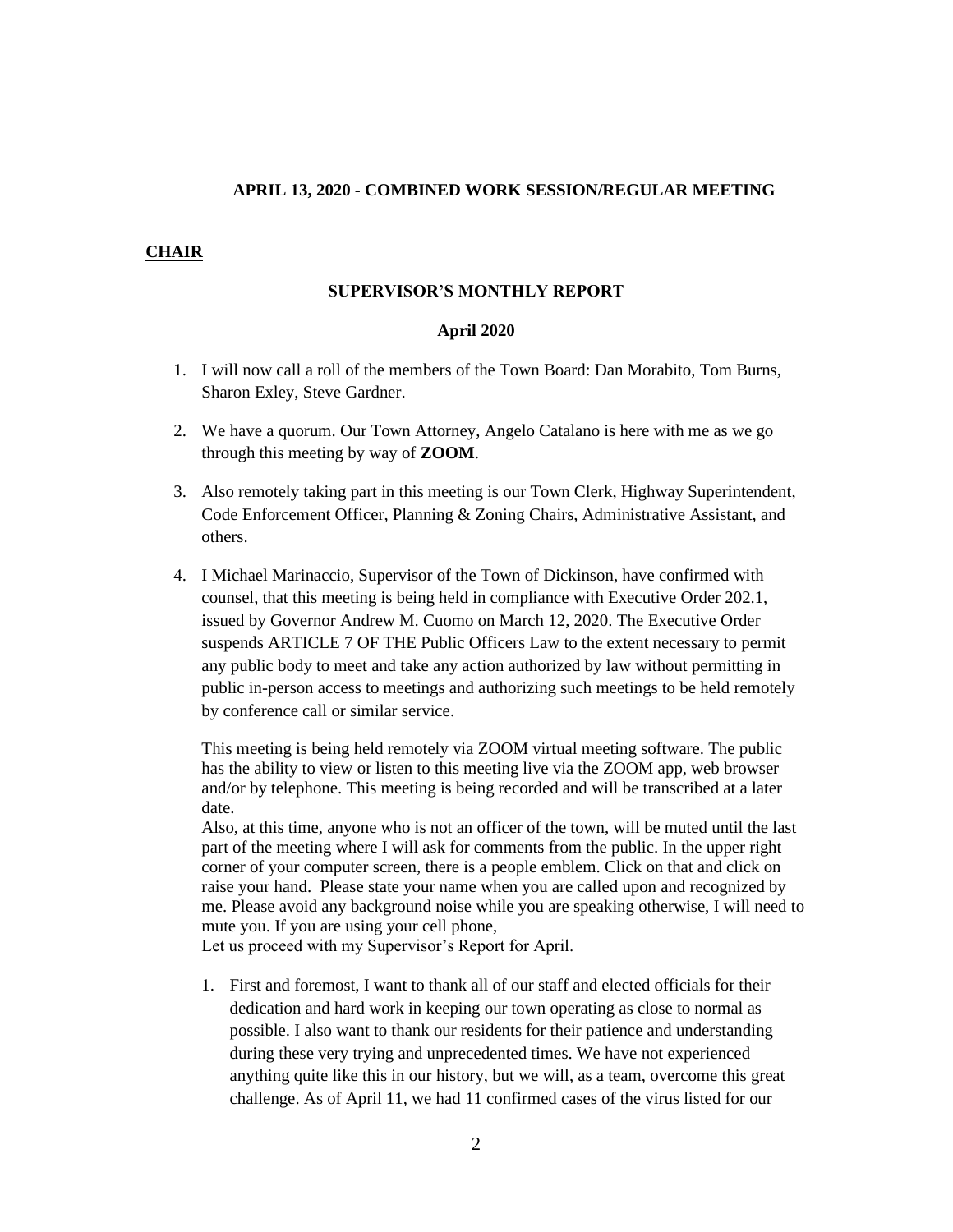#### **SUPERVISOR'S REPORT CONTINUED:**

town. The confirmations are all from the Broome County Jail. The Village of Port Dickinson also has 2. Please remain vigilant in staying home and if you need to get groceries, were a face mask. Use vinyl gloves if you have them. Use hand sanitizer. Wash your hands often for at least 20 seconds using hot water. And be vigilant in following the social distancing rules and the birth year rules for shopping and using parks.

- 2. I also want to reassure all our residents that our first responders, fire, ambulance and police remain on the job and are ready to address any and all emergencies.
- 3. The Town Hall will remain closed for an indefinite period of time, and once we have a clearing of the epidemic from state, county and federal officials, we will resume normal operations.
- 4. Most of our staff are working from home and all of our operations remain intact in regard to payroll, water/sewer bills, code enforcement, building permits, assessment etc. Our Town Clerk, Sue Cerretani, will be telling you what you can do on our web site for various services, forms, etc.
- 5. Phone calls to the Town Clerk, Billing, Town Supervisor, Dog Control, Public Works, etc. will be answered as time allows. You can also email us through the town web site. If you have an emergency, or if you see a gathering of people, please call 911 or 778-1911 and they will contact us.
- 6. Our town hall and town garage remain clean and sanitized even though most staff are working from home.
- 7. The Town Court staff have been ordered by **NY Unified Court System**, to cease and desist from performing any court related work. They are not allowed to answer phone calls, emails or any other type of correspondence. All cases are on hold and notifications will be sent out once the court is back to normal operations.
- 8. We have adjusted our public works staff per orders from the state. We will continue to work on essential services such as the water line replacement project in the Brandywine Heights sub-division. That work will begin this week. Notices have been delivered throughout this neighborhood. Detours will be in place while State Rd. is closed where the work is being performed. Flag persons will be in place to direct traffic. Any water, sewer, storm emergency will be acted on immediately.
- 9. The **Sunrise Terrace/Town of Dickinson Park Committee** has begun meeting, remotely, to discuss future plans for the park. However, I was recently notified by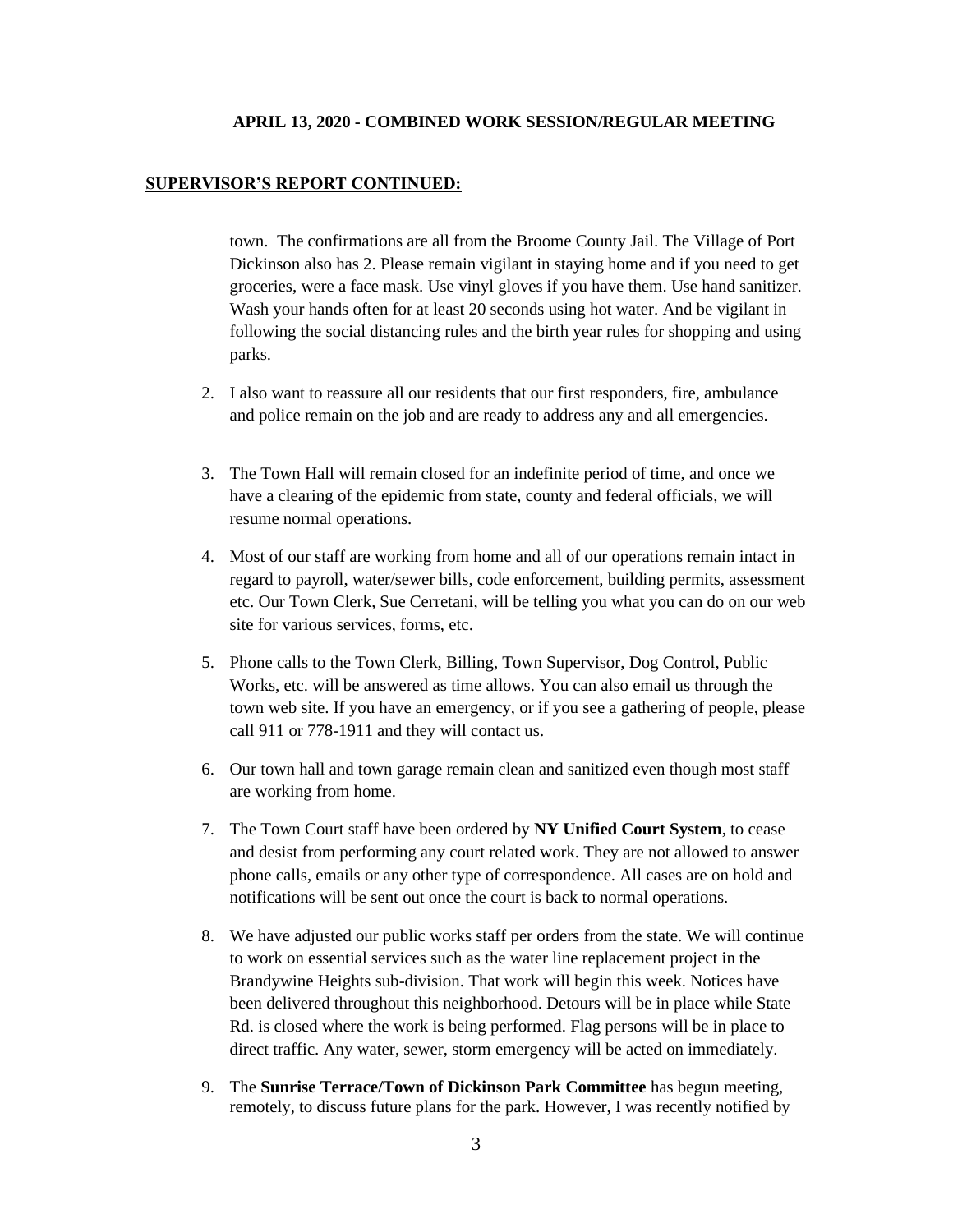### **SUPERVISOR'S REPORT CONTINUED:**

Broome County that the **Small Communities Grant** in which I applied for (\$20 K) to help offset costs to restore the **Sunrise Terrace Park** has been canceled due to Broome County experiencing financial challenges created by the financial response to the **COVID-19** outbreak.

- 10. The 2020 Town of Dickinson Newsletter has been mailed and most of our town and village residents should have received it. If not, we will have extra copies in the town hall and will be made available once the building reopens and back to normal operations.
- 11. As I walked across the walk bridge that runs over I-81, I noticed a great deal of trash of various items, a great deal of gravel, loose stones and a concerning deterioration on the surface of the bridge with large chunks of concrete base under the pavement missing and especially along the edges where these pieces along with stones and gravel can drop off the bridge and unto traffic below on I-81. I sent the pictures to the Director of our **NYSDOT** region and he replied that he will look into this potentially serious safety hazard.

### **Code Violations Report**:

- 1. 63 Adams St., appliances and garbage in the side yard
- 2. 119 Glenwood rd., large amount of garbage on back porch
- 3. 24 Adams St., large amount of garbage, pallets, various debris in back yard
- 4. Appearance ticket issued to 33 N. Broome St., multiple cars without plates openly stored
- 5. 35 N. Broome, various debris on property not picked up. Side deck not finished, permit expired. Siding on house missing.
- 6. 226 Rundall Place, back deck falling down, structurally unsafe, tires and other debris in yard.

#### **Dog Control Reports**

The March Dog Control Report was submitted. 4 calls are listed. 2 for the Town and 2 for the Village. Dogs running loose. Tenant evicted due to their dog nipping at landlord.

### **NYSEG Warning Letter:** No **NYSEG** warnings issued

**Next Meeting:** Our next Board meeting is tentatively scheduled for May 4, 5:30 PM. We will announce how this meeting will proceed.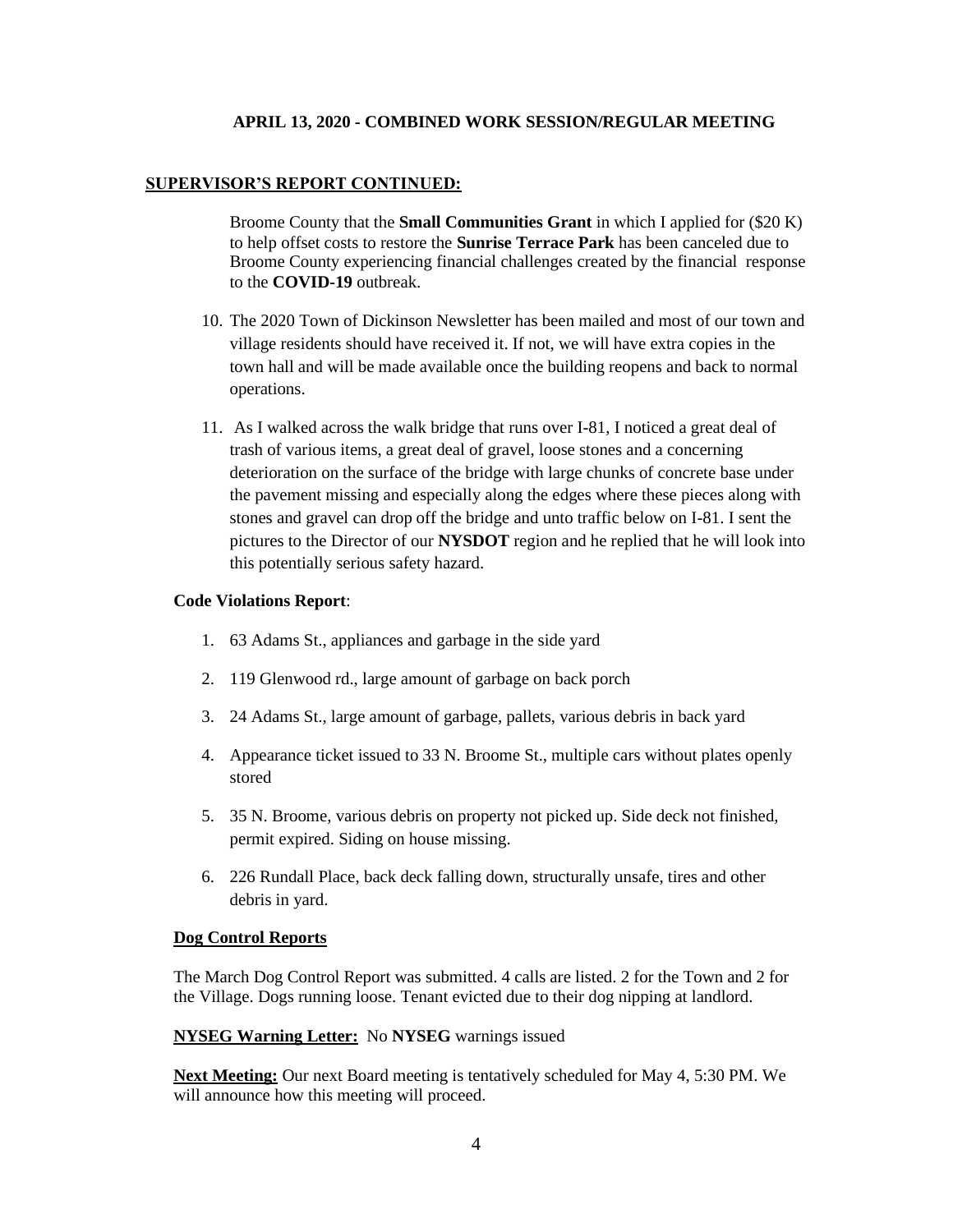Supervisor Marinaccio asked Town Clerk Susan Cerretani if she would explain what town services residents can seek using our on-line services.

Town Clerk Susan Cerretani gave an overview of Town services and how they can be accessed while the Town Offices are closed to the public.

While the Town Offices are closed to the public during the current State of Emergency, we still offer services that you can access from home.

- You have three options available to pay your water and sewer bill. We are not accepting cash at this time.
	- 1. You can pay by check or money order by mail.
	- 2. You can pay by check or money order by using the green mailbox/drop box at the side entrance to the Town Hall.
	- 3. You can pay by credit card online.
		- If you go to the Townofdickinson.com homepage and scroll down to the bottom, you will see a blue box that says, '**Pay your water/sewer bill – click here'**. When you click on that box it will take you to the **PayGov.US** screen where you enter your account number, (which can be found on your blue postcard), your name, and your service address. You then enter your payment information in the red boxes. There is a 3% convenience/processing fee that will be listed separately on your credit card statement as **PayGov.**
		- Payments are due by May  $18<sup>th</sup>$
- Dog licenses can be renewed either by mail or via the town drop box. Check or money order only. If your dog's rabies vaccination is due, please provide the current rabies certificate. Also, please provide a self-addressed stamped envelope in order for us to return your updated license to you.
- Forms are available on our website for various requests: building permit applications, application for a copy of marriage record etc.
- If you need to renew a disabled person parking permit, please return your expired hangtag and we will re-issue a new hangtag.
- I am available by appointment as Registrar of Vital Statistics.
- We are constantly monitoring emails and voicemails in office and remotely to help as best we can in these circumstances. Please feel free to call the town offices, leave a message, and we will return your call in a timely manner.

Supervisor Marinaccio asked Judge Groover for an update on the Court.

Judge Groover stated that everything has been suspended, however tickets are still being written so once the office is re-opened, the court office will be working nonstop to get caught up. There is the possibility of a future Virtual Court – more to come on that. Arraignments are down at the CAP. There are four justices who are officers of the **Magistrates Association** that are going to the jail for arraignments.

Ms. Groover then gave an update on the Sunrise Terrace Park Committee which consists of 9 people along with Public Works Commissioner Kie. Thanks to Natalie Morabito for setting up virtual meetings. The first meeting consisted of brainstorming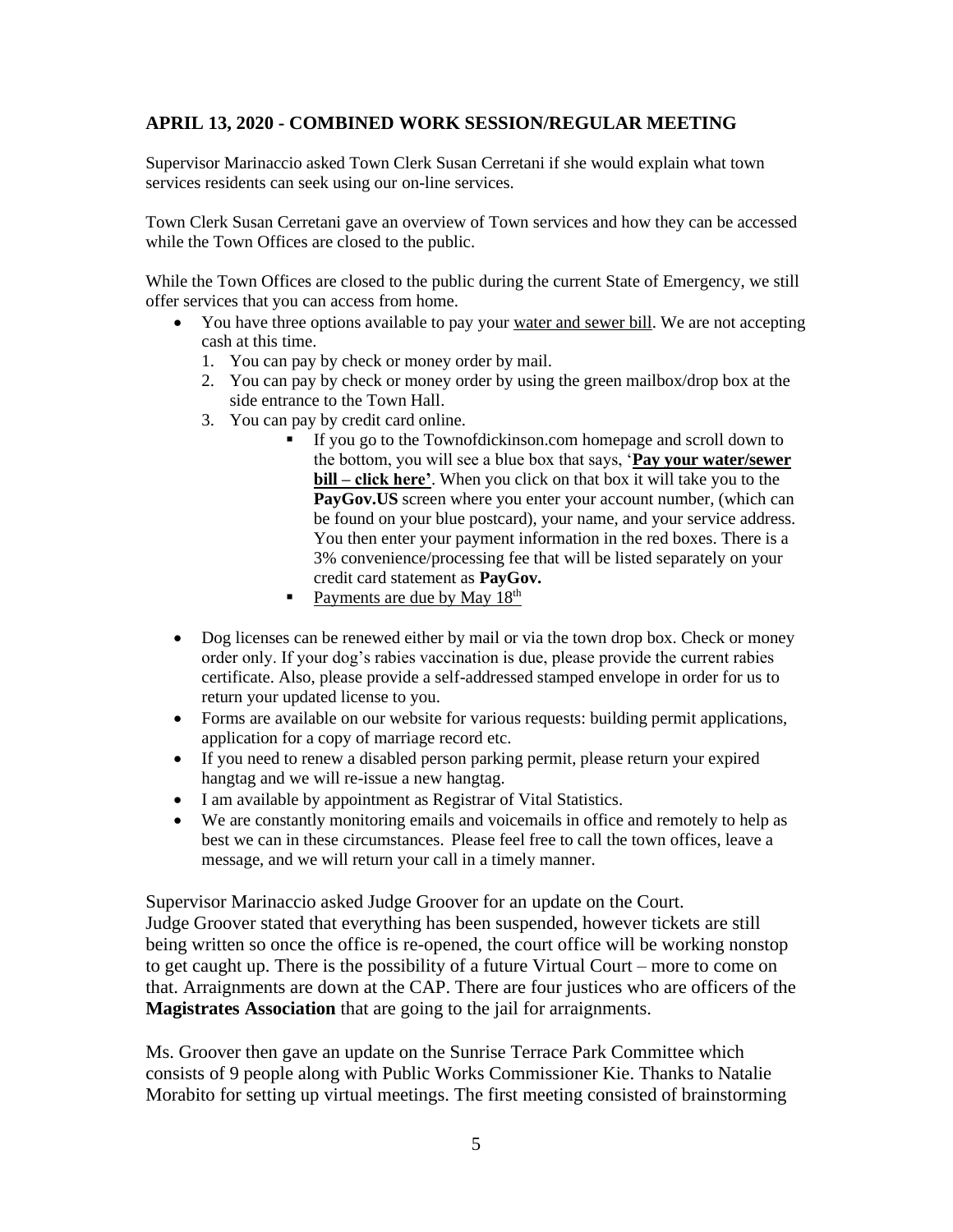multiple ideas. The next virtual meeting is scheduled for Thursday at 6 PM. The committee plans to prioritize suggestions and make recommendations to the Town Board for their approval. With the subsequent news from Supervisor Marinaccio that our Grant money is no longer available, the committee would still like to press on in the event they could be included in the budget or find another mechanism for funding. In the meantime, Ms. Groover contacted the remaining Sunrise Terrace Association Officers to ask if they would like to consider offering the project the donated money for the restoration of the area. The **STA** officers want to wait until the Town Board prioritizes what they would like to do.

Supervisor Marinaccio stated that we have no money and we have not received our quarterly sales tax quarterly check yet. He expects to see a significant decrease in funds Supervisor Marinaccio would like to see a 2-year plan and a 5-year plan. He noted that Mr. Kie has already made improvements by grading and planting grass and a few fastgrowing trees.

## **COMMITTEE REPORTS**

- **FINANCE**
	- o **TOWN CLERK MONTHLY FINANCIAL REPORT** Councilman Morabito made a motion to accept the **March 2020 Monthly Financial Report** for the **Town Clerk in the amount of \$1,619.05.** On a motion by Councilman Morabito seconded by Councilman Burns. All in favor.

## o **ABSTRACTS FOR APPROVAL**

On Motion from Councilman Morabito, seconded by Councilman Gardner to approve **abstract #4**, dated **APRIL 13, 2020** in the amount of **\$601,437.34.** Vote Ayes- 5, Nays-0, Absent-0.

Supervisor Marinaccio voting Aye Councilman Gardner voting Aye Councilwoman Exley voting Aye Councilman Morabito voting Aye Councilman Burns Aye

Unanimously passed and noted as duly adopted.

## **Voucher #4 for April 2020 year in the amount of: \$601,437.34**

| <b>General Fund</b>          | \$33,077.49  |
|------------------------------|--------------|
| <b>Part Town</b>             | \$0.00       |
| <b>Highway</b>               | \$53,621.25  |
| <b>Fire districts</b>        | \$0.00       |
| <b>Light Districts</b>       | \$4,983.11   |
| <b>Sewer Operating Dist.</b> | \$282,748.29 |
| <b>Water Operating Dist.</b> | \$80,455.34  |
| <b>Water Project</b>         | \$146.551.86 |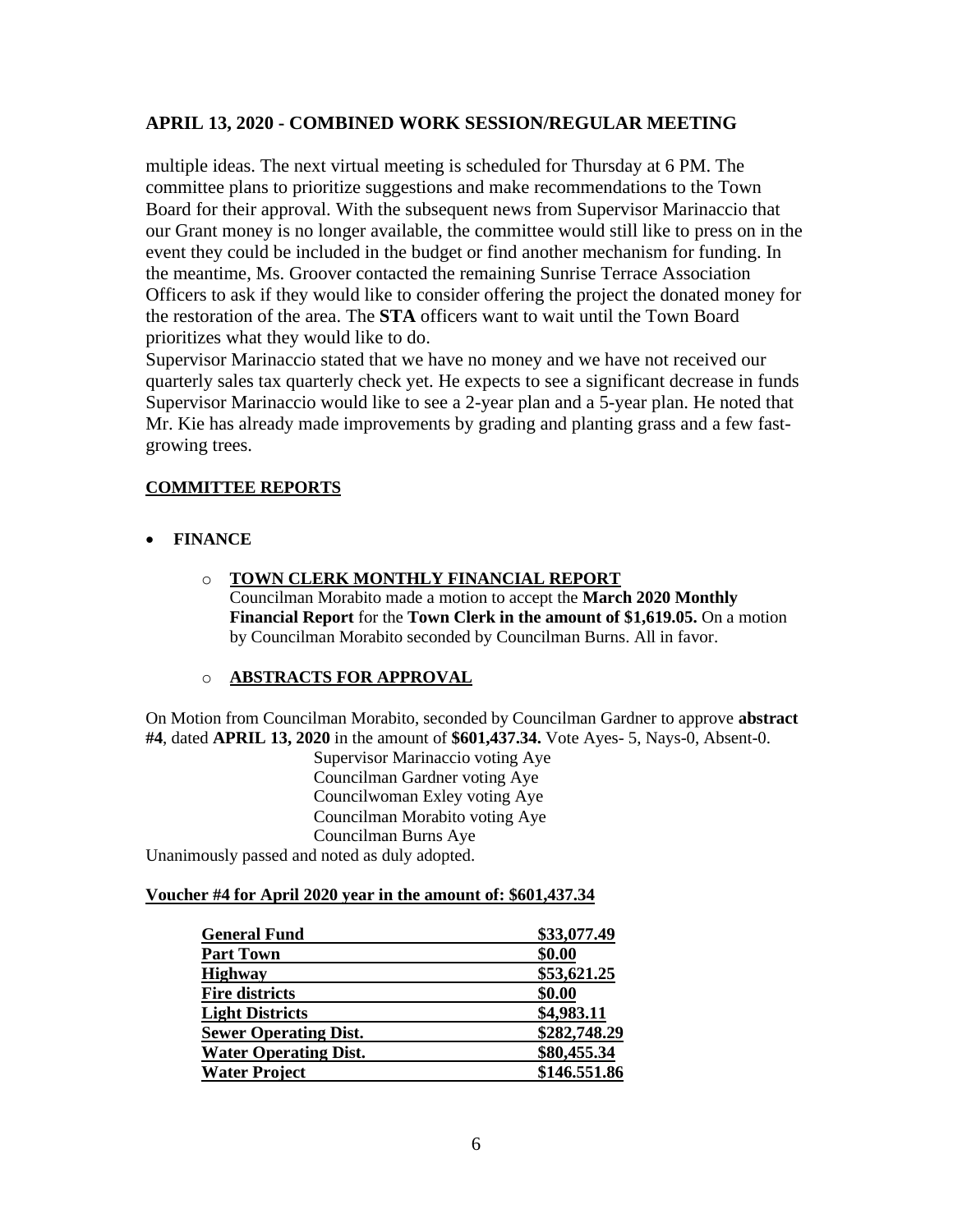## • **PERSONNEL**

Councilwoman Exley stated there is nothing to report other than the Resolution on the agenda regarding **COVID-19.**

• **PLANNING** No meeting scheduled.

## **APPROVAL OF MINUTES**

On a motion by Councilwoman Exley seconded by Councilman Gardner to approve the **Work Session Meeting Minutes of March 02, 2020 and Regular Meeting Minutes of March 9, 2020**. All in favor. Vote-5 Ayes, Nays-0, Absent-0.

## **ATTORNEY**

## **RESOLUTION 2020 - 6**

The following Resolution was offered by Councilman Morabito, who moved its adoption, seconded by Councilwoman Exley to wit:

BE IT RESOLVED, by the Town Board of the Town of Dickinson, Broome County, New York as follows:

## **RESOLUTION: PURSUANT TO GENERAL MUNICIPAL LAW § 92 GRANTING ADDITIONAL PAID LEAVE TO EMPLOYEES REQUIRED TO STAY AT HOME AS A COVID-19 CONTAINMENT MEASURE**

The question of adoption of the foregoing Resolution was duly put to a vote on roll call which resulted as follows: All in favor. Vote Ayes –5, Nays – 0, Absent-0.

> Supervisor Marinaccio voting Aye Councilman Gardner voting Aye Councilwoman Exley voting Aye Councilman Morabito voting Aye Councilman Burns voting Aye

All in favor. Resolution on file in Clerk's office.

## **RESOLUTION 2020 - 7**

The following Resolution was offered by Councilman Gardner, who moved its adoption, seconded by Councilman Morabito to wit:

BE IT RESOLVED, by the Town Board of the Town of Dickinson, Broome County, New York as follows:

### **RESOLUTION: REAPPOINTING JOSEPH BIGART TO THE BOARD OF ASSESSMENT REVIEW**

The question of adoption of the foregoing Resolution was duly put to a vote on roll call which resulted as follows: All in favor. Vote Ayes –5, Nays – 0, Absent-0.

Supervisor Marinaccio voting Aye Councilman Gardner voting Aye Councilwoman Exley voting Aye Councilman Morabito voting Aye Councilman Burns voting Aye

All in favor.